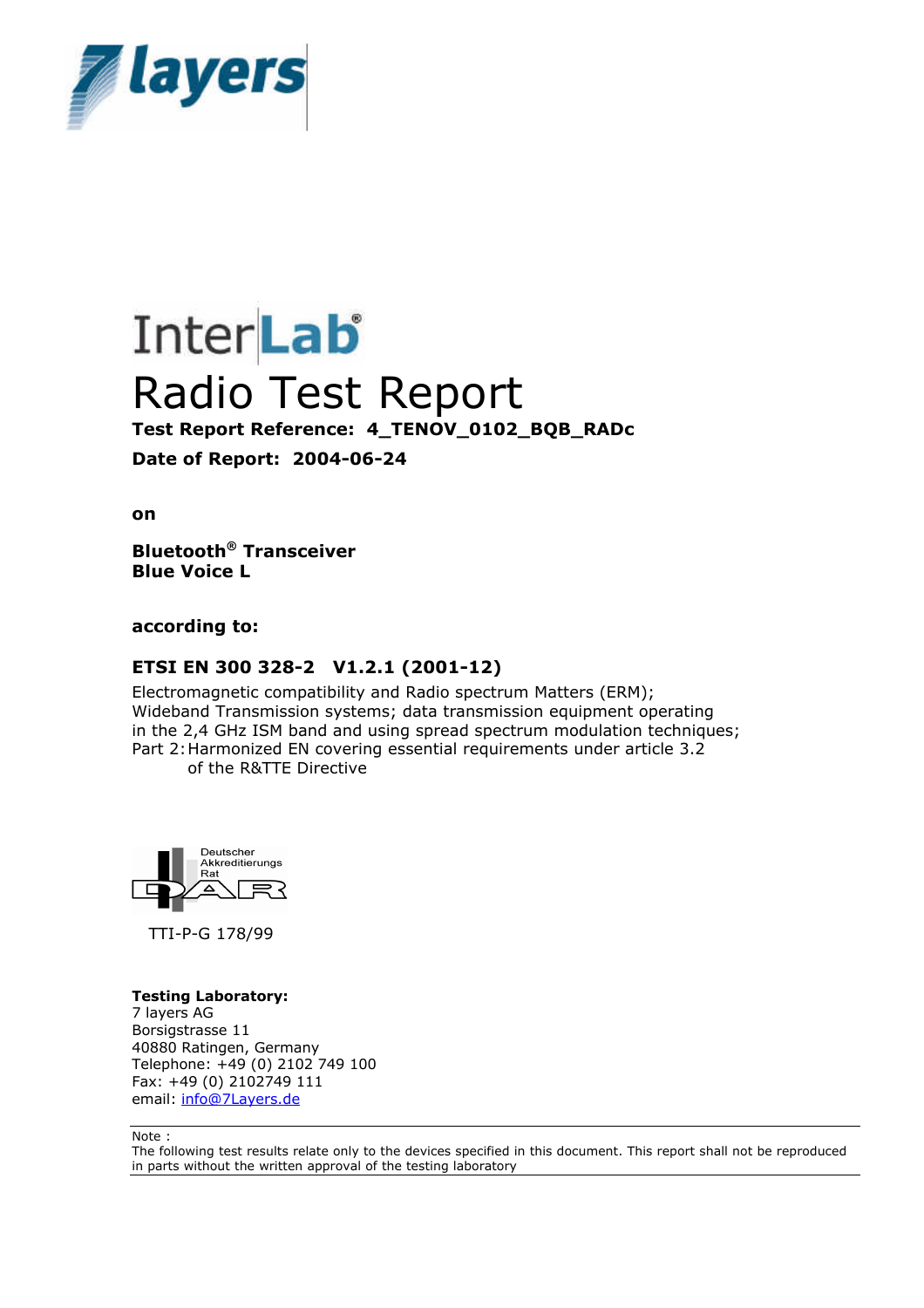

**TEST REPORT REFERENCE: 4\_TENOV\_0102\_BQB\_RADc Administrative Data: Testing Laboratory** Company Name: 7 layers AG Address: Borsigstrasse 11 40880 Ratingen Germany Laboratory accreditation no: DAR – Registration no. TTI-P-G 178/99 Responsible for accreditation scope: Dipl.-Ing. Bernhard Retka Dipl.-Ing. Frank Spiller Report Template Version: 2004-03-23 **Project Data** Responsible for testing and report: Dipl.-Ing. Robert Machulec Date of Report: 2004-06-24 **Applicant Data** Company Name: Tenovis GmbH & Co.KG Address: Kleyerstraße 94 60326 Frankfurt am Main Germany Contact Person: Marc Friebel Phone: +49 69 7505 4169 Fax: +49 69 7505 486743 **Manufacturer Data** Company Name: see applicant Address: see applicant Contact Person: See applicant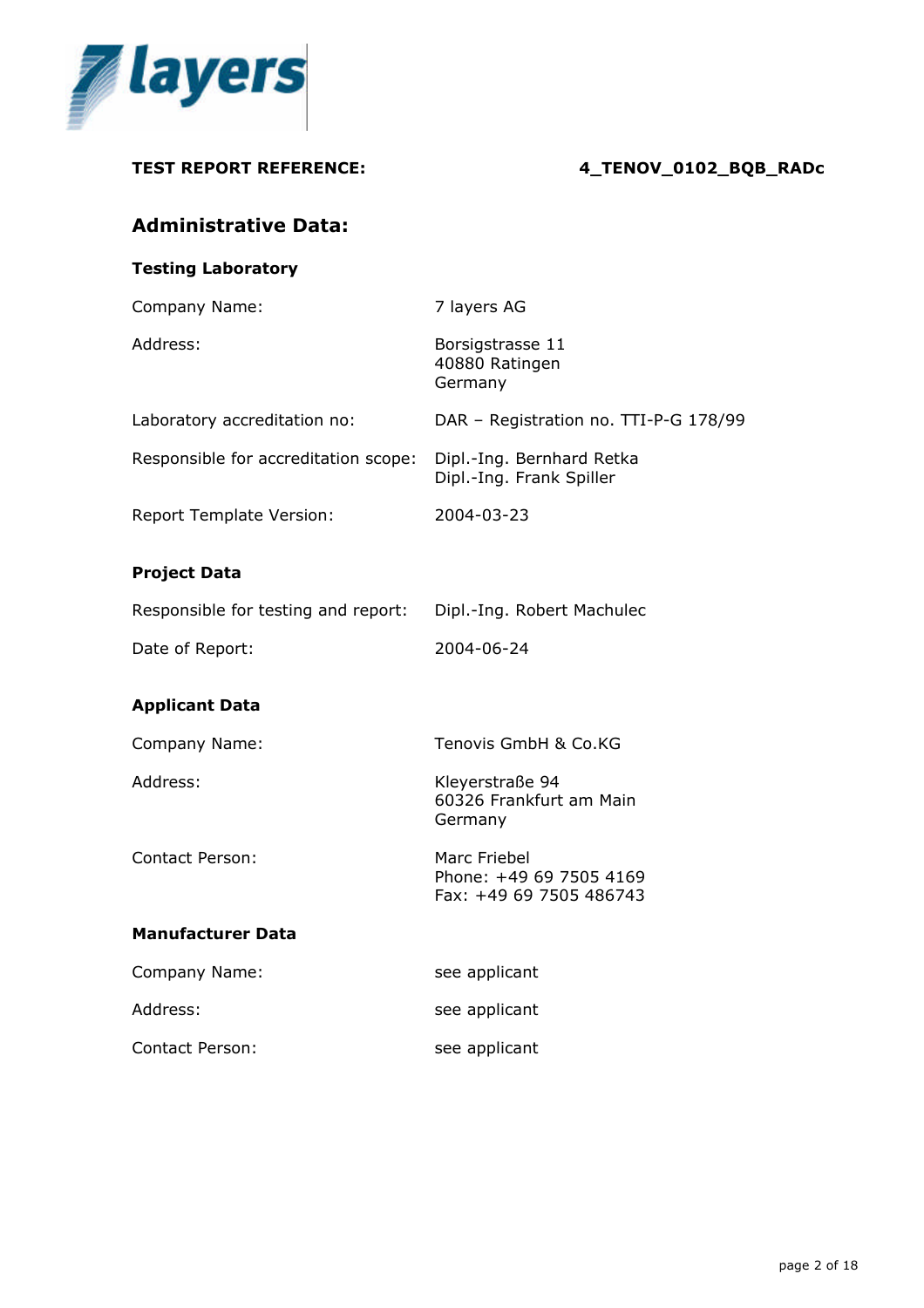

# **Test object Data**

### **General Description of Radio Device**

| Kind of Device<br>product description | Bluetooth <sup>®</sup> Transceiver operating in the 2,4 GHz ISM<br>band using Frequency Hopping Spread Spectrum (FHSS)<br>modulation. |
|---------------------------------------|---------------------------------------------------------------------------------------------------------------------------------------|
| Product designation                   | Bluetooth <sup>®</sup> CTP phone                                                                                                      |
| Type designation                      | Blue Voice L                                                                                                                          |
| Voltage Type                          | DC                                                                                                                                    |
| Voltage level (nominal)               | 3.1V                                                                                                                                  |
| antenna                               | Integrated                                                                                                                            |
| Antenna gain                          | 0 dBi                                                                                                                                 |
| Duty cycle                            | 0,377                                                                                                                                 |
| RF power adjustable                   | <b>YES</b>                                                                                                                            |

#### **Tested Radio Devices (Test Samples)**

| <b>Description</b>                                                              | нw                          | <b>SW</b>            | S/N         | Comment                            |
|---------------------------------------------------------------------------------|-----------------------------|----------------------|-------------|------------------------------------|
| Sample with temporary<br>antenna connector<br>(internal antenna<br>deactivated) | $300 -$<br>49.9907<br>.0267 | 1.35.0 built<br>1647 | Test sample | Used for conducted<br>measurements |
| Sample with antenna<br>active                                                   | $300 -$<br>49.9907<br>.0267 | 1.35.0 built<br>1874 | Test sample | Used for radiated<br>measurements  |

#### **General Description of auxiliary equipment**

| <b>Device</b> | <b>Details</b> (manufacturer,<br>Type, HW, SW, S/N) | <b>Reason for using</b> |
|---------------|-----------------------------------------------------|-------------------------|
| --            | --                                                  | --                      |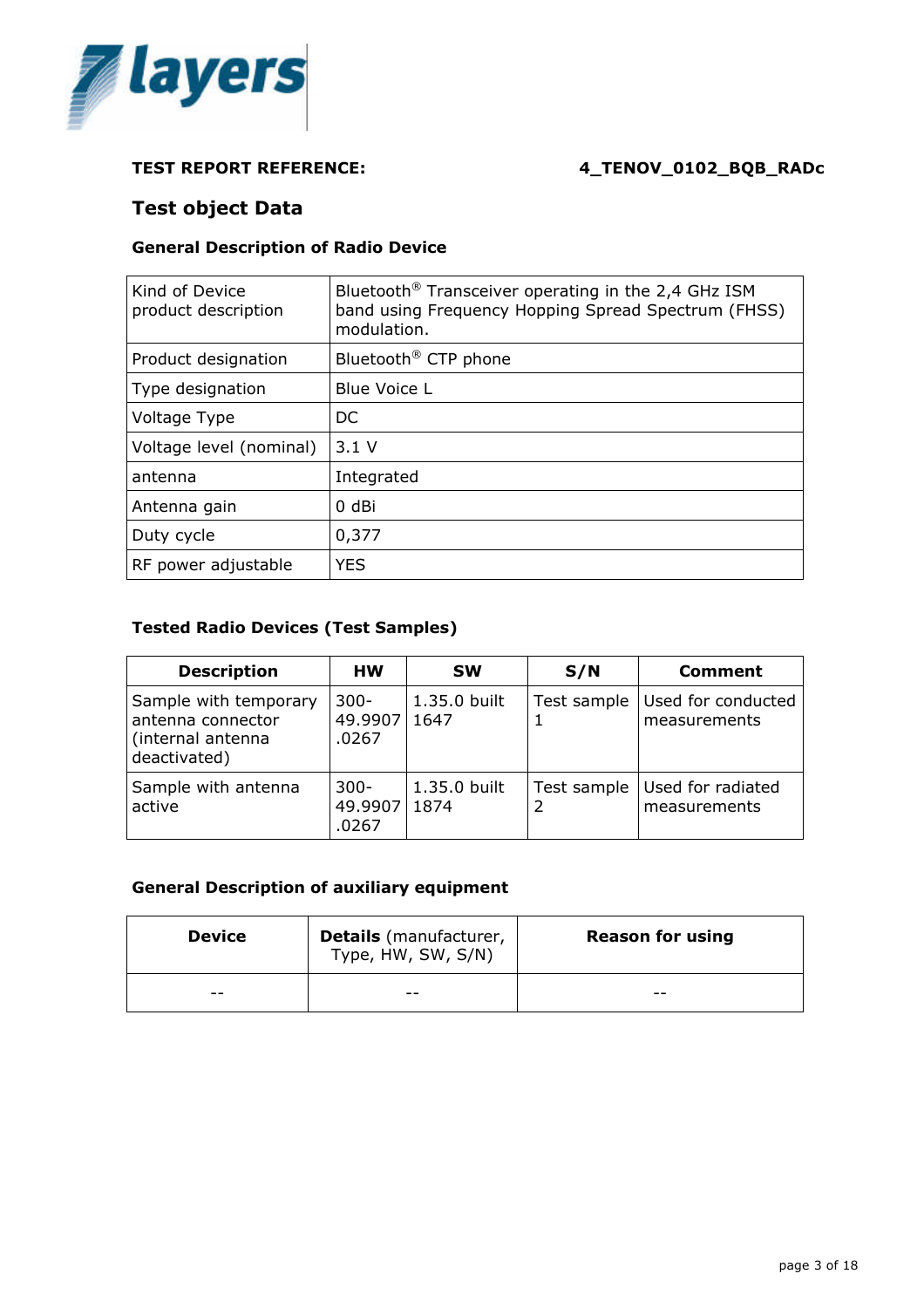

#### **LIST OF MEASUREMENTS**

The list of measured parameters called for in EN 300 328-2 is given below.

|       | <b>Clause   Transmitter parameters</b>                                                                     | <b>Result</b> | Page<br>number |
|-------|------------------------------------------------------------------------------------------------------------|---------------|----------------|
| 5.3.1 | Effective (Isotropically) Radiated Power (EIRP)                                                            | passed<br>(3) | 5              |
| 5.3.2 | Peak power density - for FHSS equipment                                                                    | passed        | 6              |
| 5.3.2 | Peak power density - for DSSS equipment                                                                    | N/A(1)        |                |
| 5.3.3 | Frequency range of equipment using FHSS modulation                                                         | passed<br>(3) | 7              |
| 5.3.3 | Frequency range of equipment using other forms of<br>modulation                                            | N/A(1)        |                |
| 5.3.4 | Spurious emissions conducted - transmitter operating<br>- transmitter operated at the lowest output power  | passed        | 8              |
| 5.3.4 | Spurious emissions conducted - transmitter operating<br>- transmitter operated at the highest output power | passed        | $\mathsf{Q}$   |
| 5.3.4 | Spurious emissions conducted - transmitter standby                                                         | passed        | 10             |
| 5.3.4 | Spurious emissions radiated-transmitter operating<br>- transmitter operated at the lowest output power     | passed        | 11             |
| 5.3.4 | Spurious emissions radiated-transmitter operating<br>- transmitter operated at the highest output power    | passed        | 12             |
| 5.3.4 | Spurious emissions radiated - transmitter standby                                                          | passed        | 13             |

|       | <b>Clause   Receiver parameters</b>               | Result | Page<br>number |
|-------|---------------------------------------------------|--------|----------------|
| 5.3.5 | Spurious emissions conducted - receiver operating | passed | 14             |
| 5.3.5 | Spurious emissions radiated - receiver operating  | passed | 15             |

\_\_\_\_\_\_\_\_\_\_\_\_\_\_\_\_\_\_\_\_\_\_\_\_\_\_ \_\_\_\_\_\_\_\_\_\_\_\_\_\_\_\_\_\_\_\_\_\_\_\_\_\_\_\_\_

- N/A not applicable
- N/P not performed

(1) Test not applicable because EUT is using FHSS modulation.

- (2) Test not applicable because output power is fixed.
- (3) Only tested under nominal conditions on customer demand.

This report replaces the report 4\_TENOV\_0102\_BQB\_RADb

(responsible for accreditation scope) (responsible for testing and report)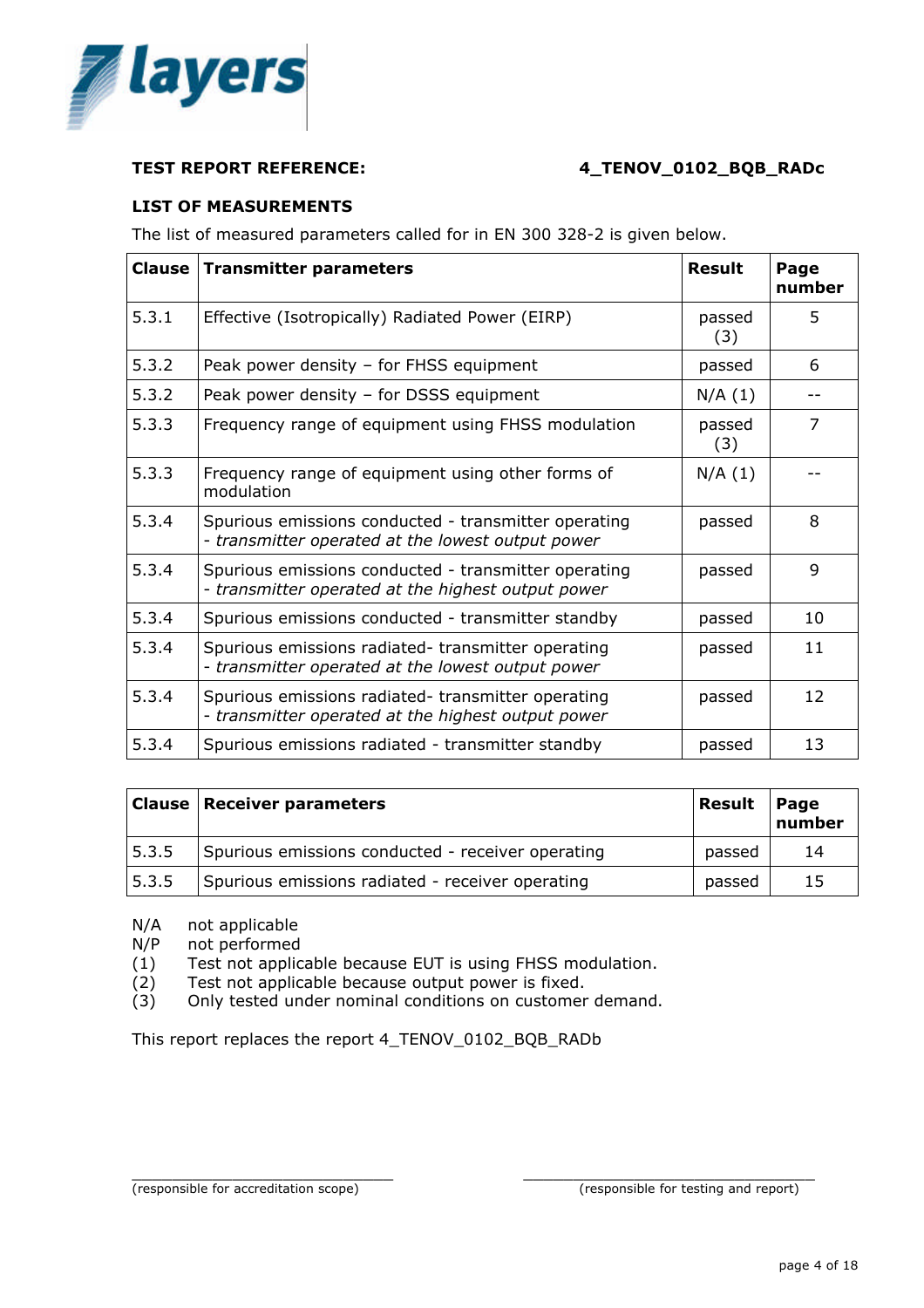

**Transmitter Effective Isotropically Radiated Power (EIRP) CLAUSE 5.3.1**

| Ambient temperature: 22 <sup>o</sup> C Relative humidity: 33% |                                       |                         |                                      |  |
|---------------------------------------------------------------|---------------------------------------|-------------------------|--------------------------------------|--|
|                                                               | $T_{\text{nom}}$ : +23 <sup>o</sup> C | $T_{min}: -°C$          | $T_{\text{max}}$ : -- <sup>0</sup> C |  |
|                                                               | $V_{nom}$ : 3.1 V                     | $V_{\text{min}}$ : -- V | $V_{\text{max}}$ : -- V              |  |

Antenna assembly gain: 0 dBi

| <b>TEST CONDITIONS</b>            |                  | <b>TRANSMITTER POWER (dBm)</b><br>(including antenna gain) |                                 |                                 |                                  |  |
|-----------------------------------|------------------|------------------------------------------------------------|---------------------------------|---------------------------------|----------------------------------|--|
|                                   |                  | detector                                                   | lowest<br>frequency<br>2402 MHz | middle<br>frequency<br>2441 MHz | highest<br>frequency<br>2480 MHz |  |
| $T_{nom}$                         | $V_{nom}$        | AV                                                         | 15.58                           | 15.45                           | 15.08                            |  |
|                                   |                  | <b>PK</b>                                                  | 15.66                           | 15.56                           | 15.19                            |  |
| $T_{min}$                         | $V_{min}$        | AV<br>PK                                                   | N/P                             | N/P                             | N/P                              |  |
|                                   | $V_{\text{max}}$ | AV<br><b>PK</b>                                            | N/P                             | N/P                             | N/P                              |  |
|                                   | $V_{min}$        | AV<br><b>PK</b>                                            | N/P                             | N/P                             | N/P                              |  |
| $T_{\text{max}}$                  | $V_{\text{max}}$ | AV<br><b>PK</b>                                            | N/P                             | N/P                             | N/P                              |  |
| <b>Measurement</b><br>uncertainty |                  |                                                            |                                 | $±$ 1.2 dB                      |                                  |  |
|                                   |                  | Note: AV = Average Power; PK = Peak Power                  |                                 |                                 |                                  |  |

#### COMMENTS:

• N/P: not performed

| LIMITS (clause 4.2.1.2)   | $AV: +20$ dBm (= -10 dBW) |
|---------------------------|---------------------------|
| under all test conditions | $PK: +23$ dBm (= -7 dBW)  |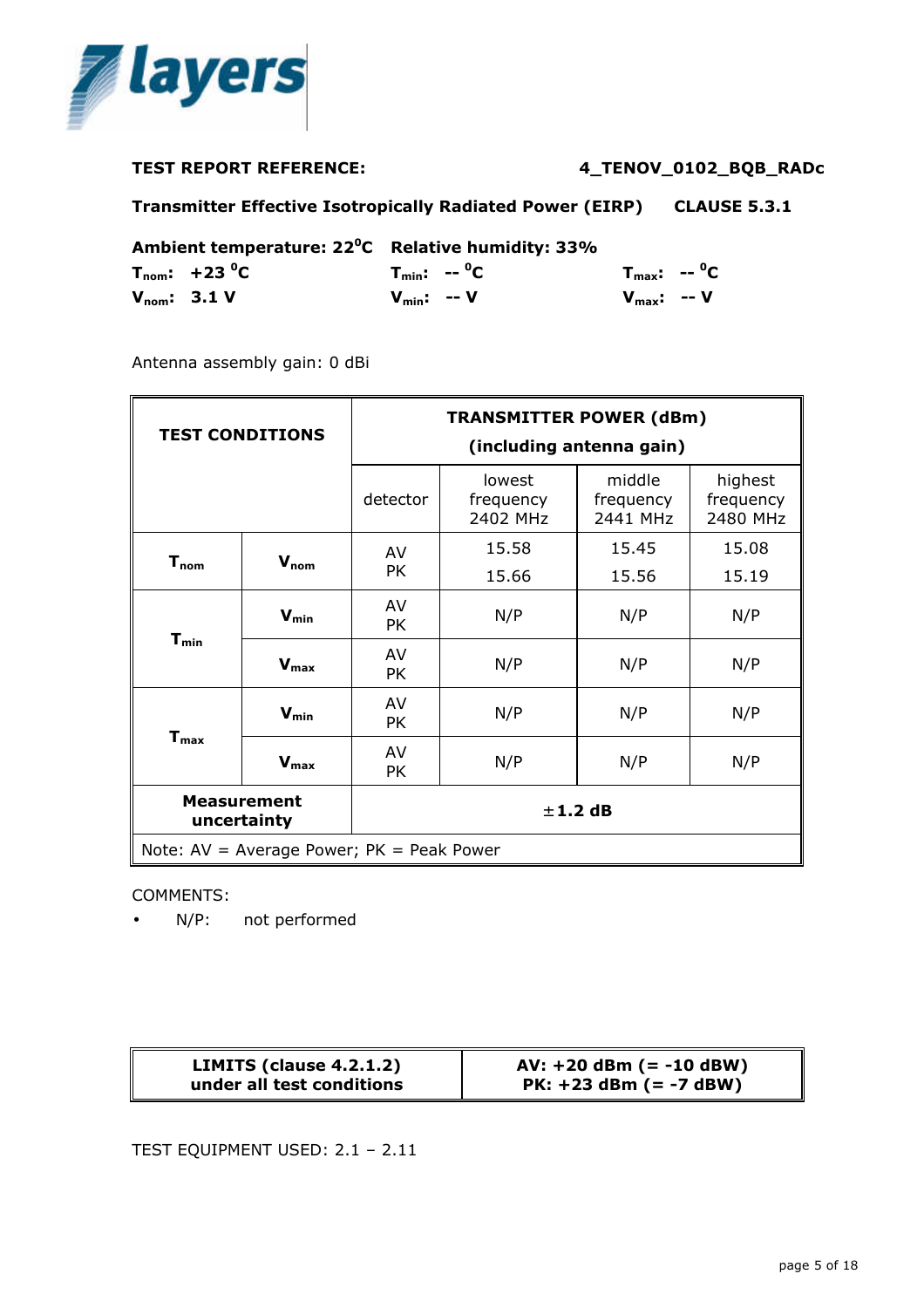

| <b>TEST REPORT REFERENCE:</b> | 4_TENOV_0102_BQB_RADc |
|-------------------------------|-----------------------|
|                               |                       |

**TRANSMITTER POWER DENSITY - FHSS modulation CLAUSE: 5.3.2** 

**Ambient temperature: 22<sup>0</sup>C Relative humidity: 33%**

 $T_{\text{nom}}$ : +23 $\text{^0C}$ **Vnom: 3.1 V**

Antenna assembly gain: 0 dBi

| <b>TESTS</b>                      | <b>Measured Power Density</b><br>(including antenna gain) |
|-----------------------------------|-----------------------------------------------------------|
| <b>Measured</b><br>power density  | 15.69 dBm per 100 kHz at 2427.8302 MHz                    |
| <b>Measurement</b><br>uncertainty | $± 1.2$ dB                                                |

COMMENTS:

- Transmitter Power Density has been measured over all 79 channels.
- The maximum value of power density with the relating frequency is listed above.

| LIMITS (clause $4.2.2.2$ )        | +20 dBm per 100 kHz      |
|-----------------------------------|--------------------------|
| under normal test conditions only | $(==10$ dBW per 100 kHz) |

Is TX on Time < 10 microseconds: No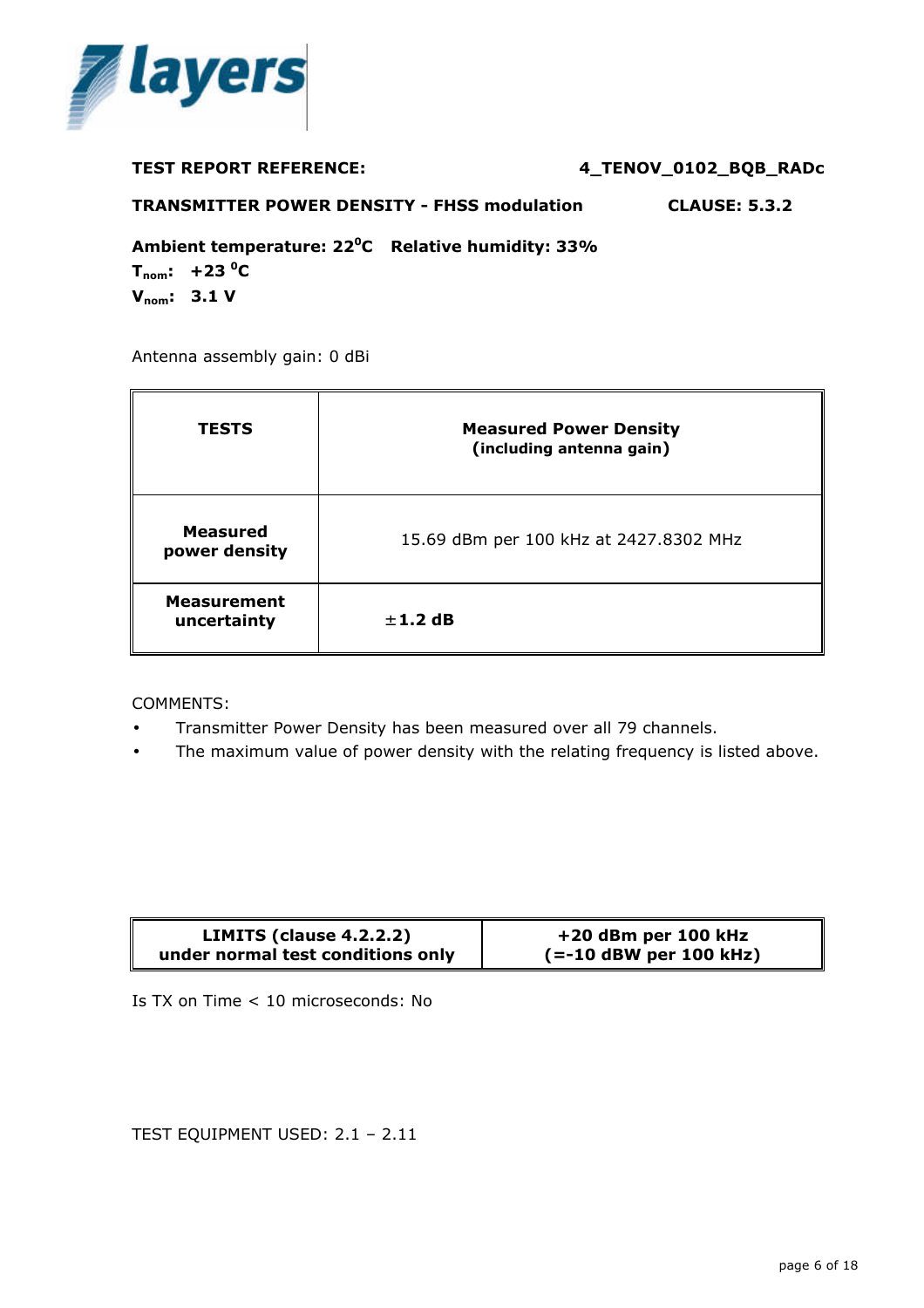

**TRANSMITTER FREQUENCY RANGE - FHSS equipment CLAUSE 5.3.3**

**Ambient temperature: 22<sup>0</sup>C Relative humidity: 33%**

|                  | $T_{\text{nom}}$ : +23 <sup>o</sup> C |                         | $T_{min}$ : -- <sup>0</sup> C | $T_{\text{max}}$ : -- <sup>o</sup> C |  |
|------------------|---------------------------------------|-------------------------|-------------------------------|--------------------------------------|--|
| $V_{nom}: 3.1 V$ |                                       | $V_{\text{min}}$ : -- V |                               | $V_{\text{max}}$ : -- V              |  |

| <b>TEST CONDITIONS</b>                              |                  | <b>FREQUENCY (MHz)</b><br>at which -80 dBm/Hz occurs |                              |
|-----------------------------------------------------|------------------|------------------------------------------------------|------------------------------|
|                                                     |                  | lowest                                               | highest                      |
| $T_{nom}$                                           | $V_{nom}$        | 2400.860                                             | 2481.120                     |
| $\mathbf{T}_{\mathbf{min}}$                         | $V_{min}$        | N/P                                                  | N/P                          |
|                                                     | $V_{\text{max}}$ | N/P                                                  | N/P                          |
| $\mathsf{T}_{\mathsf{max}}$                         | $V_{min}$        | N/P                                                  | N/P                          |
|                                                     | $V_{max}$        | N/P                                                  | N/P                          |
| <b>Measured frequencies</b><br>(lowest and highest) |                  | $f_L = 2400.860 \text{ MHz}$                         | $f_H = 2481.120 \text{ MHz}$ |
| <b>Measurement uncertainty</b>                      |                  | Level: $\pm$ 1.2 dB<br>Frequency: $\pm 1.10^{-5}$    |                              |

COMMENTS:

• N/P: not performed

| <b>LIMITS: (clause 4.2.3.2)</b> | $f_L > 2400.0$ MHz |
|---------------------------------|--------------------|
| under all test conditions       | $f_H < 2483.5$ MHz |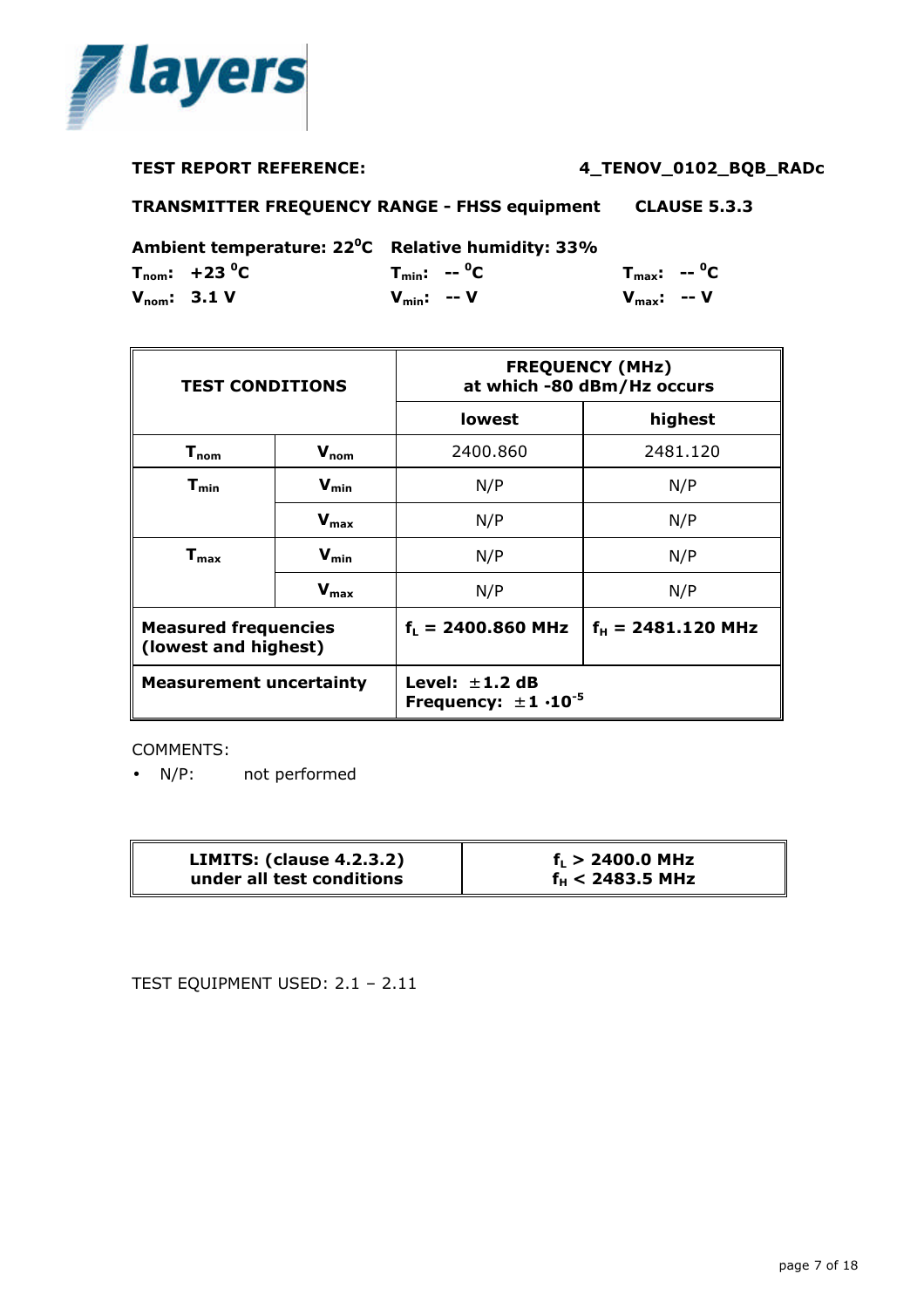

**TRANSMITTER SPURIOUS EMISSIONS (CONDUCTED) CLAUSE 5.3.4** 

**Ambient temperature: 23<sup>0</sup>C Relative humidity: 33%**

 $T_{\text{nom}}$ : +23 <sup>o</sup>C **Vnom: 3.1 V**

#### **Transmitter operating at lowest output power**

| <b>FREQUENCY</b><br>(MHz)         | <b>MEASUREMENT</b><br><b>BANDWIDTH (kHz)</b> | <b>SPURIOUS</b><br><b>EMISSION LEVEL</b><br>(dBm) |
|-----------------------------------|----------------------------------------------|---------------------------------------------------|
|                                   |                                              |                                                   |
|                                   |                                              |                                                   |
|                                   |                                              |                                                   |
|                                   |                                              |                                                   |
|                                   |                                              |                                                   |
|                                   |                                              |                                                   |
| <b>Measurement</b><br>uncertainty | ± 2.1 dB                                     |                                                   |

COMMENTS:

- at least spurious emission that exceed the limit values given in the table below or that come within 6 dB below these values are listed in the table above.
- such values have not been found.

| <b>Frequency Range</b>  | 30 MHz to 12.75 GHz                                                                                                                      |
|-------------------------|------------------------------------------------------------------------------------------------------------------------------------------|
| LIMITS (clause 4.2.4.2) | 30MHz-1GHz: -36dBm or -86dBm/Hz<br>>1GHz: -30dBm or -80dBm/Hz<br>1.8 - 1.9GHz : -47dBm or -97dBm/Hz<br>5.15-5.3GHz: -47dBm or - 97dBm/Hz |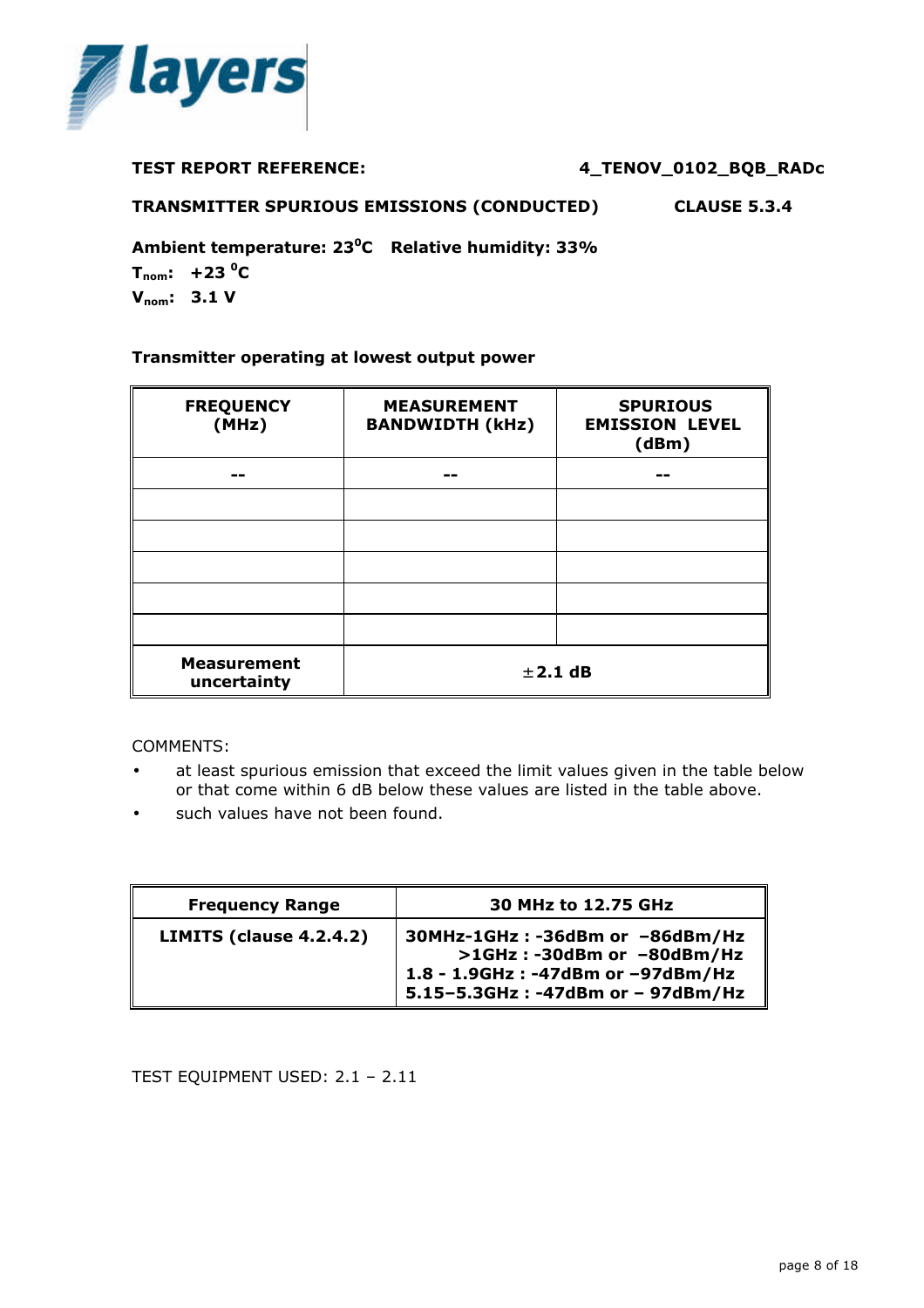

**TRANSMITTER SPURIOUS EMISSIONS (CONDUCTED) CLAUSE 5.3.4**

**Ambient temperature: 23<sup>0</sup>C Relative humidity: 33%**

 $T_{\text{nom}}$ : +23 <sup>o</sup>C **Vnom: 3.1 V**

### **Transmitter operating at highest output power**

| <b>FREQUENCY</b><br>(MHz)         | <b>MEASUREMENT</b><br><b>BANDWIDTH (kHz)</b> | <b>SPURIOUS EMISSION</b><br>LEVEL (dBm) |
|-----------------------------------|----------------------------------------------|-----------------------------------------|
|                                   |                                              |                                         |
|                                   |                                              |                                         |
|                                   |                                              |                                         |
|                                   |                                              |                                         |
|                                   |                                              |                                         |
|                                   |                                              |                                         |
|                                   |                                              |                                         |
| <b>Measurement</b><br>uncertainty | $±$ 2.1 dB                                   |                                         |

COMMENTS:

- at least spurious emission that exceed the limit values given in the table below or that come within 6 dB below these values are listed in the table above.
- such values have not been found.

| <b>Frequency Range</b>  | 30 MHz to 12.75 GHz                                                                                                                      |
|-------------------------|------------------------------------------------------------------------------------------------------------------------------------------|
| LIMITS (clause 4.2.4.2) | 30MHz-1GHz: -36dBm or -86dBm/Hz<br>>1GHz: -30dBm or -80dBm/Hz<br>1.8 - 1.9GHz : -47dBm or -97dBm/Hz<br>5.15-5.3GHz: -47dBm or - 97dBm/Hz |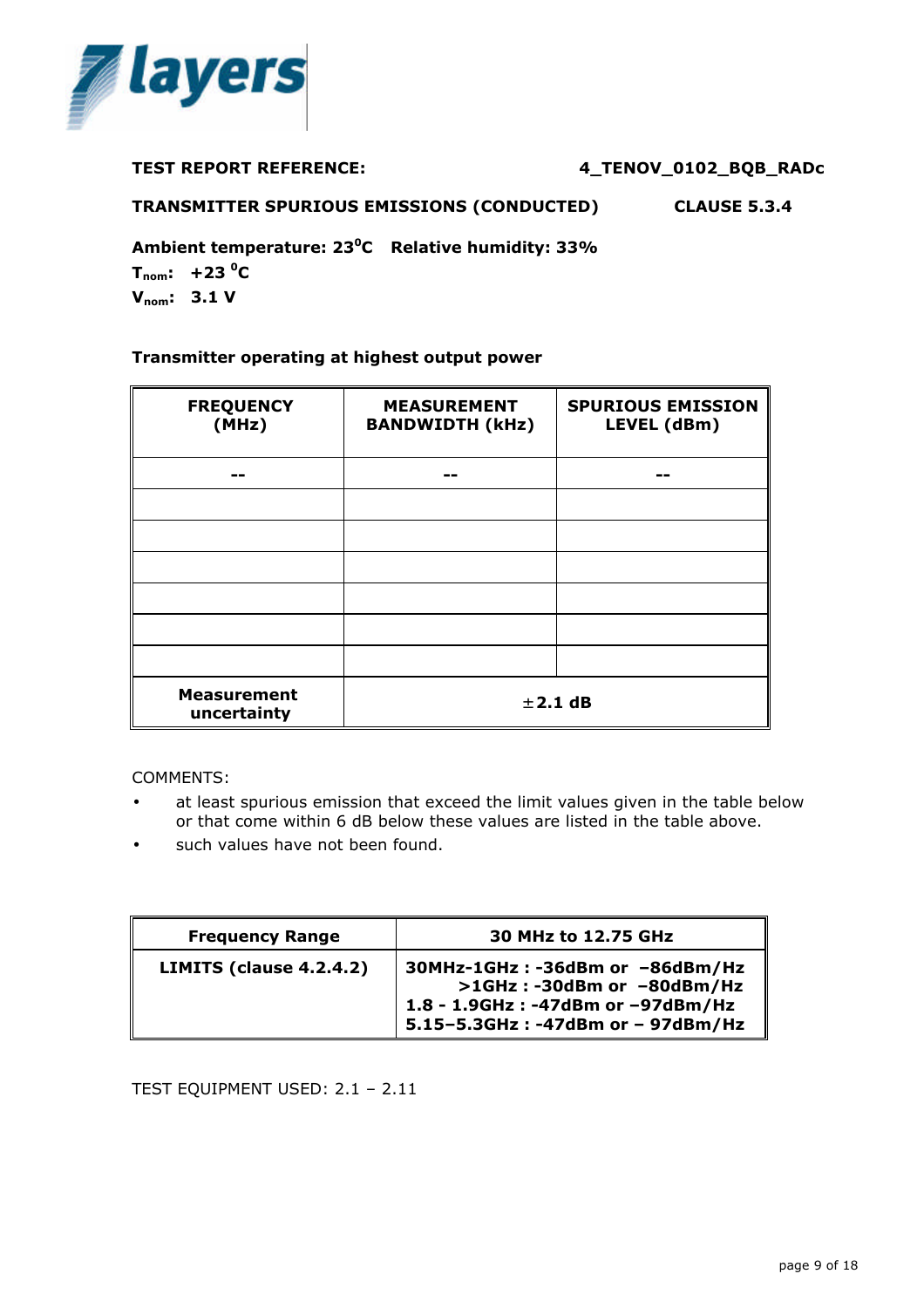

| <b>TEST REPORT REFERENCE:</b> | 4_TENOV_0102_BQB_RADc |  |  |  |
|-------------------------------|-----------------------|--|--|--|
|-------------------------------|-----------------------|--|--|--|

**TRANSMITTER SPURIOUS EMISSIONS (CONDUCTED) CLAUSE 5.3.4**

**Ambient temperature: 23<sup>0</sup>C Relative humidity: 33%**

 $T_{\text{nom}}$ : +23 <sup>o</sup>C **Vnom: 3.1 V**

#### **Transmitter on standby**

| <b>FREQUENCY</b><br>(MHz)         | <b>MEASUREMENT</b><br><b>BANDWIDTH (kHz)</b> | <b>SPURIOUS EMISSION</b><br>LEVEL (dBm) |
|-----------------------------------|----------------------------------------------|-----------------------------------------|
|                                   |                                              |                                         |
|                                   |                                              |                                         |
|                                   |                                              |                                         |
|                                   |                                              |                                         |
|                                   |                                              |                                         |
|                                   |                                              |                                         |
| <b>Measurement</b><br>uncertainty | $±$ 2.1 dB                                   |                                         |

COMMENTS:

- at least spurious emission that exceed the limit values given in the table below or that come within 6 dB below these values are listed in the table above.
- such values have not been found.

| <b>Frequency Range</b>  | 30 MHz to 12.75 GHz                                            |
|-------------------------|----------------------------------------------------------------|
| LIMITS (clause 4.2.4.2) | 30MHz-1GHz: -57dBm or -107dBm/Hz<br>>1GHz: -47dBm or -97dBm/Hz |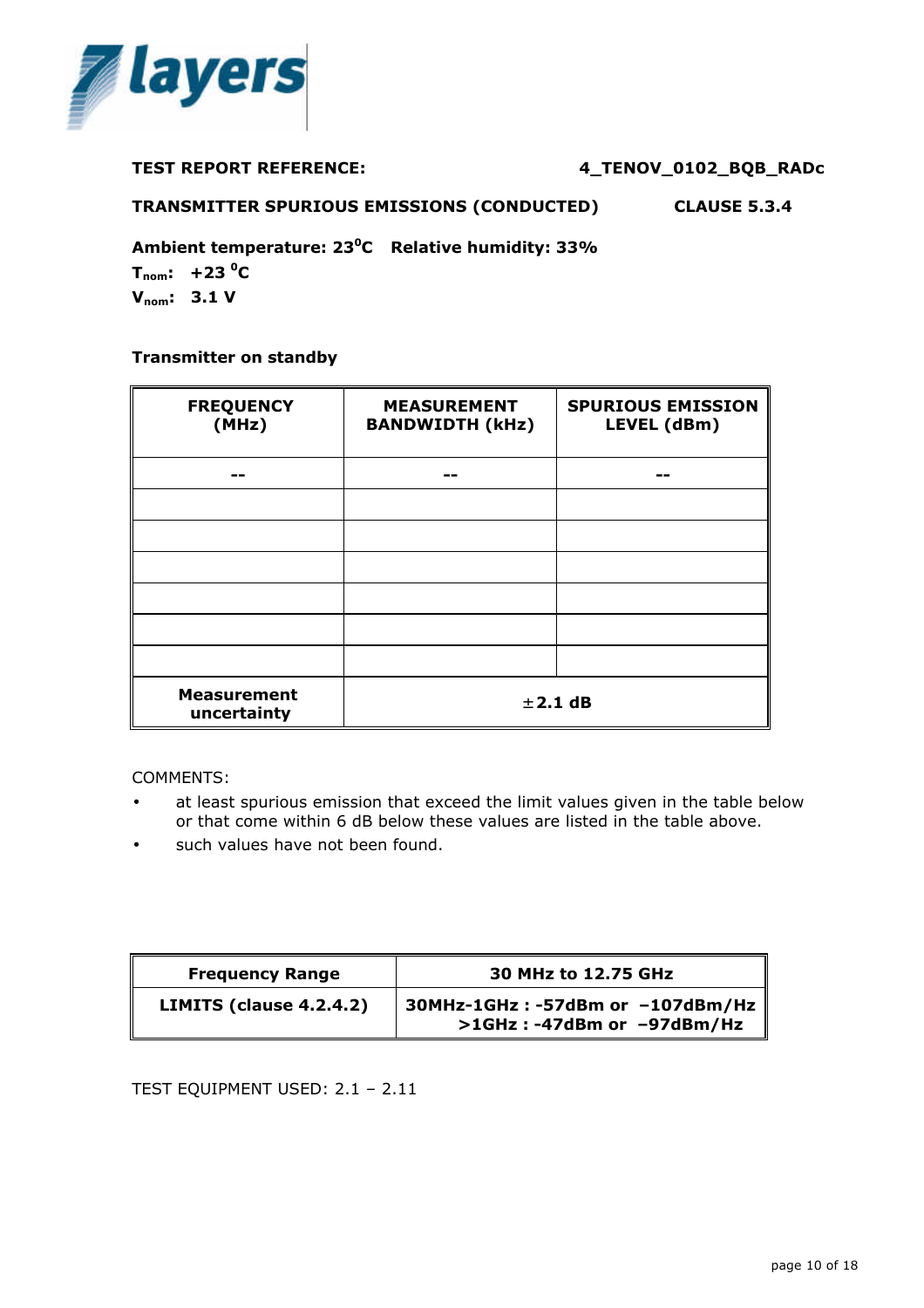

#### **TRANSMITTER SPURIOUS EMISSIONS (RADIATED) CLAUSE 5.3.4**

**Ambient temperature: 24<sup>0</sup>C Relative humidity: 32%**

 $T_{\text{nom}}$ : +24 $\text{^0C}$ **Vnom: 3.1 V**

#### **Transmitter operating at lowest output power**

| <b>FREQUENCY</b><br>(MHz)         | <b>MEASUREMENT</b><br><b>BANDWIDTH (kHz)</b> | <b>SPURIOUS EMISSION</b><br>LEVEL (dBm) |
|-----------------------------------|----------------------------------------------|-----------------------------------------|
|                                   |                                              |                                         |
|                                   |                                              |                                         |
|                                   |                                              |                                         |
|                                   |                                              |                                         |
|                                   |                                              |                                         |
|                                   |                                              |                                         |
|                                   |                                              |                                         |
| <b>Measurement</b><br>uncertainty | $±$ 2.8 dB                                   |                                         |

COMMENTS:

- at least spurious emission that exceed the limit values given in the table below or that come within 6 dB below these values are listed in the table above.
- such values have not been found.

| <b>Frequency Range</b>  | 30 MHz to 12.75 GHz                                                                                                                      |
|-------------------------|------------------------------------------------------------------------------------------------------------------------------------------|
| LIMITS (clause 4.2.4.2) | 30MHz-1GHz: -36dBm or -86dBm/Hz<br>>1GHz: -30dBm or -80dBm/Hz<br>1.8 - 1.9GHz : -47dBm or -97dBm/Hz<br>5.15-5.3GHz: -47dBm or - 97dBm/Hz |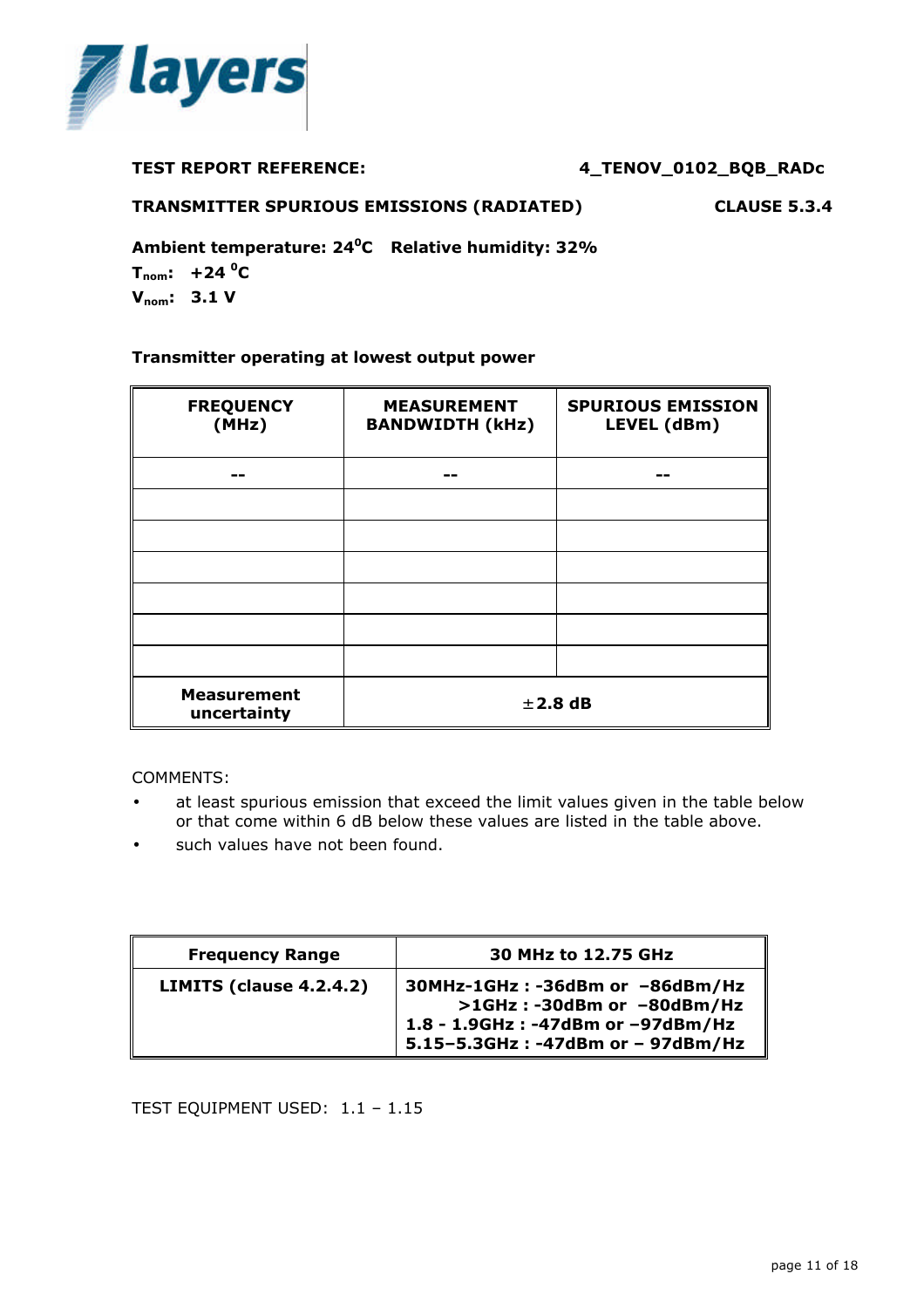

#### **TRANSMITTER SPURIOUS EMISSIONS (RADIATED) CLAUSE 5.3.4**

**Ambient temperature: 24<sup>0</sup>C Relative humidity: 32%**

 $T_{\text{nom}}$ : +24 $\text{^0C}$ **Vnom: 3.1 V**

#### **Transmitter operating at highest output power**

| <b>FREQUENCY</b><br>(MHz)         | <b>MEASUREMENT</b><br><b>BANDWIDTH (kHz)</b> | <b>SPURIOUS EMISSION</b><br>LEVEL (dBm) |
|-----------------------------------|----------------------------------------------|-----------------------------------------|
| 2400                              | 100                                          | -42.67                                  |
| 4804                              | 100                                          | -33.47                                  |
| 4960                              | 100                                          | -39.54                                  |
| 7206                              | 100                                          | -37.94                                  |
| 9608                              | 100                                          | $-41.9$                                 |
| 12010                             | 100                                          | $-41.85$                                |
|                                   |                                              |                                         |
| <b>Measurement</b><br>uncertainty | $\pm$ 2.8 dB                                 |                                         |

COMMENTS:

at least spurious emission that exceed the limit values given in the table below or that come within 6 dB below these values are listed in the table above.

| <b>Frequency Range</b>  | 30 MHz to 12.75 GHz                                                                                                                      |
|-------------------------|------------------------------------------------------------------------------------------------------------------------------------------|
| LIMITS (clause 4.2.4.2) | 30MHz-1GHz: -36dBm or -86dBm/Hz<br>>1GHz: -30dBm or -80dBm/Hz<br>1.8 - 1.9GHz : -47dBm or -97dBm/Hz<br>5.15-5.3GHz: -47dBm or - 97dBm/Hz |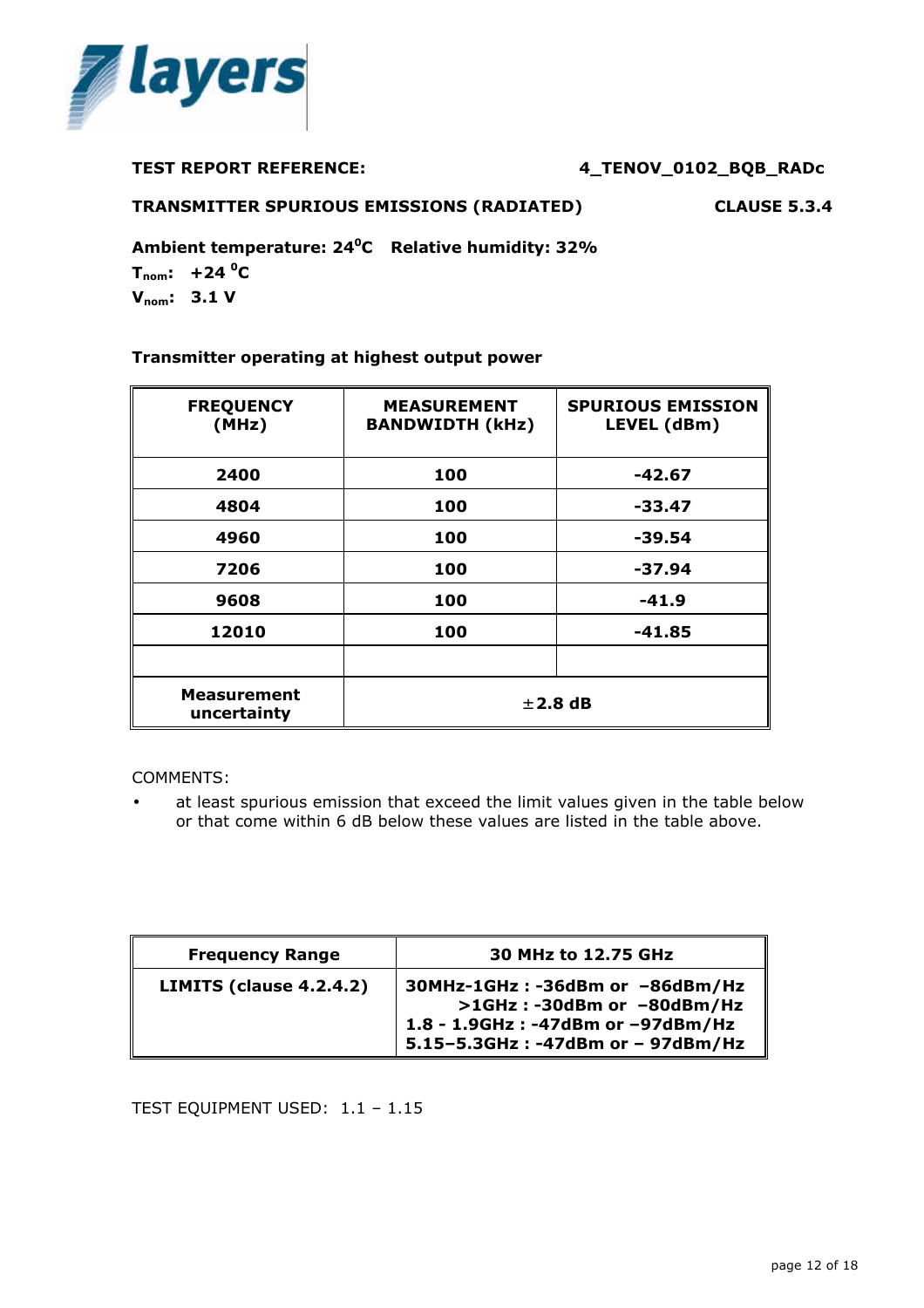

#### **TRANSMITTER SPURIOUS EMISSIONS (RADIATED) CLAUSE 5.3.4**

**Ambient temperature: 24<sup>0</sup>C Relative humidity: 32%**

 $T_{\text{nom}}$ : +24 $\text{^0C}$ **Vnom: 3.1 V**

#### **Transmitter on standby**

| <b>FREQUENCY</b><br>(MHz)         | <b>MEASUREMENT</b><br><b>BANDWIDTH (kHz)</b> | <b>SPURIOUS EMISSION</b><br>LEVEL (dBm) |  |
|-----------------------------------|----------------------------------------------|-----------------------------------------|--|
| 640                               | 100                                          | $-66.28$                                |  |
| 705                               | 100                                          | $-65.78$                                |  |
|                                   |                                              |                                         |  |
|                                   |                                              |                                         |  |
|                                   |                                              |                                         |  |
|                                   |                                              |                                         |  |
|                                   |                                              |                                         |  |
| <b>Measurement</b><br>uncertainty | $±$ 2.8 dB                                   |                                         |  |

COMMENTS:

• at least spurious emission that exceed the limit values given in the table below or that come within 6 dB below these values are listed in the table above.

| <b>Frequency Range</b>  | 30 MHz to 12.75 GHz                                            |
|-------------------------|----------------------------------------------------------------|
| LIMITS (clause 4.2.4.2) | 30MHz-1GHz: -57dBm or -107dBm/Hz<br>>1GHz: -47dBm or -97dBm/Hz |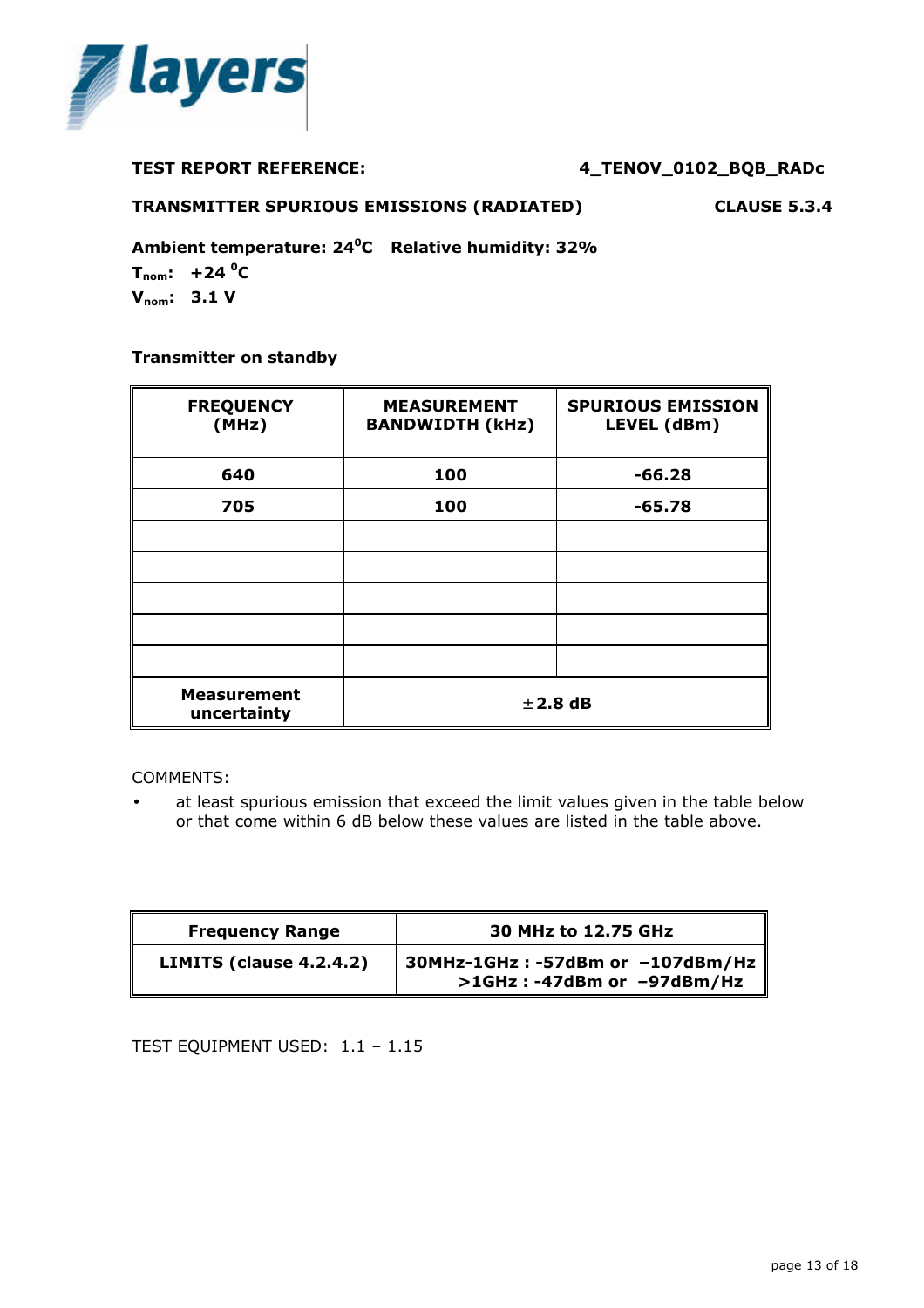

#### **RECEIVER SPURIOUS RADIATIONS (CONDUCTED) CLAUSE 5.3.5**

**Ambient temperature: 23<sup>0</sup>C Relative humidity: 33%**

 $T_{\text{nom}}$ : +23 $\text{^0C}$ **Vnom: 3.1 V**

#### **Receiver operating, Transmitter off or on standby**

| <b>FREQUENCY</b><br>(MHz)         | <b>MEASUREMENT</b><br><b>BANDWIDTH (kHz)</b> | <b>SPURIOUS EMISSION</b><br>LEVEL (dBm) |  |
|-----------------------------------|----------------------------------------------|-----------------------------------------|--|
|                                   |                                              |                                         |  |
|                                   |                                              |                                         |  |
|                                   |                                              |                                         |  |
|                                   |                                              |                                         |  |
|                                   |                                              |                                         |  |
|                                   |                                              |                                         |  |
|                                   |                                              |                                         |  |
| <b>Measurement</b><br>uncertainty | ± 2.1 dB                                     |                                         |  |

COMMENTS:

- For Bluetooth devices this test corresponds to the test: TRANSMITTER SPURIOUS EMISSIONS (CONDUCTED), Transmitter in standby.
- at least spurious emission that exceed the limit values given in the table below or that come within 6 dB below these values are listed in the table above.
- such values have not been found.

| <b>Frequency Range</b>  | 30 MHz to 12.75 GHz                                            |  |
|-------------------------|----------------------------------------------------------------|--|
| LIMITS (clause 4.2.4.2) | 30MHz-1GHz: -57dBm or -107dBm/Hz<br>>1GHz: -47dBm or -97dBm/Hz |  |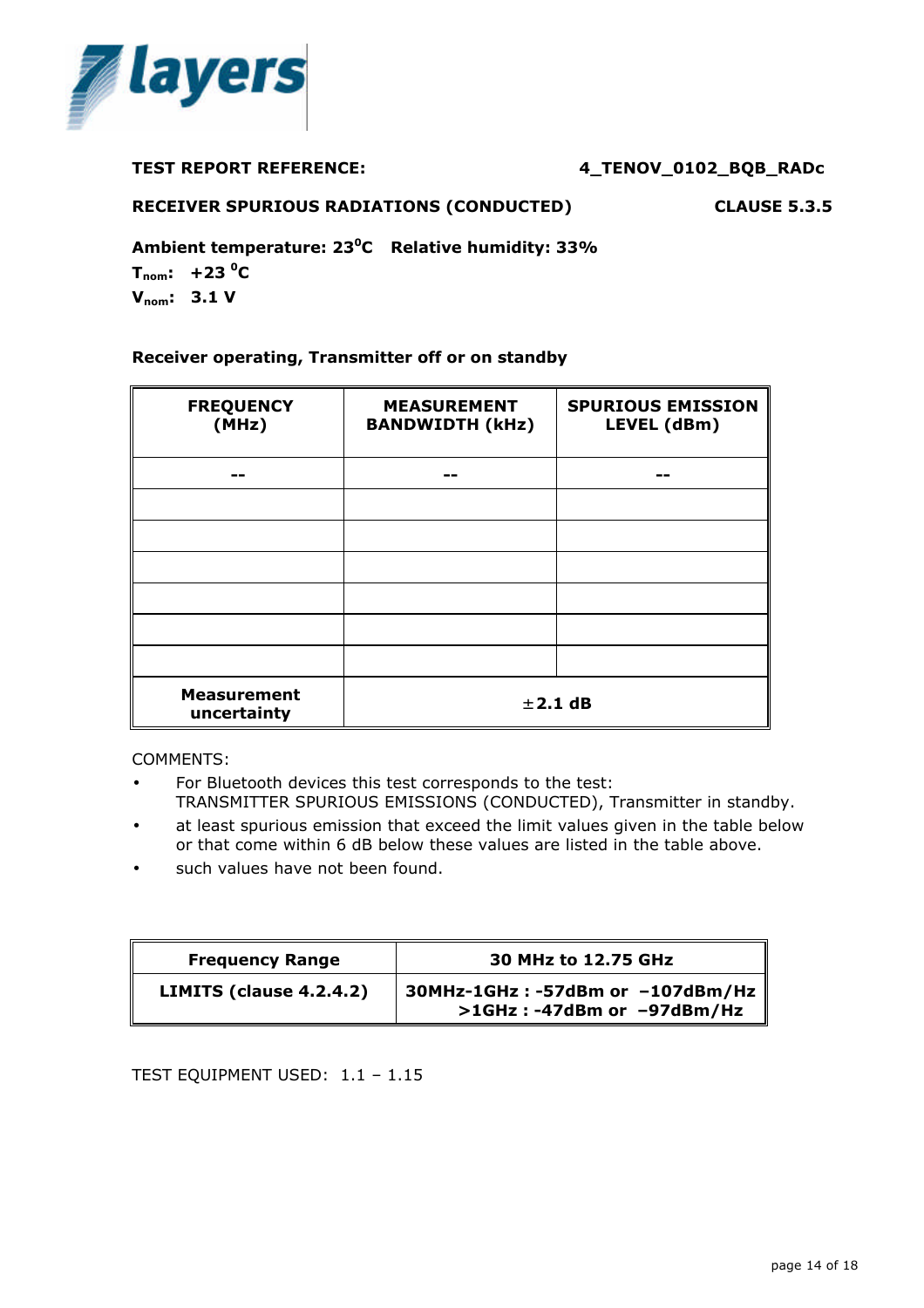

#### **RECEIVER SPURIOUS RADIATIONS (RADIATED) CLAUSE 5.3.5**

**Ambient temperature: 24<sup>0</sup>C Relative humidity: 32%**

 $T_{\text{nom}}$ : +24 <sup>o</sup>C **Vnom: 3.1 V**

#### **Receiver operating, Transmitter off or on standby**

| <b>FREQUENCY</b><br>(MHz)         | <b>MEASUREMENT</b><br><b>BANDWIDTH (kHz)</b> | <b>SPURIOUS EMISSION</b><br>LEVEL (dBm) |  |
|-----------------------------------|----------------------------------------------|-----------------------------------------|--|
| 640                               | 100                                          | $-66.28$                                |  |
| 705                               | 100                                          | $-65.78$                                |  |
|                                   |                                              |                                         |  |
|                                   |                                              |                                         |  |
|                                   |                                              |                                         |  |
|                                   |                                              |                                         |  |
|                                   |                                              |                                         |  |
| <b>Measurement</b><br>uncertainty | $±$ 2.8 dB                                   |                                         |  |

COMMENTS:

- For Bluetooth devices this test corresponds to the test: TRANSMITTER SPURIOUS EMISSIONS (RADIATED), Transmitter in standby.
- at least spurious emission that exceed the limit values given in the table below or that come within 6 dB below these values are listed in the table above.

| <b>Frequency Range</b>  | 30 MHz to 12.75 GHz                                            |  |
|-------------------------|----------------------------------------------------------------|--|
| LIMITS (clause 4.2.4.2) | 30MHz-1GHz: -57dBm or -107dBm/Hz<br>>1GHz: -47dBm or -97dBm/Hz |  |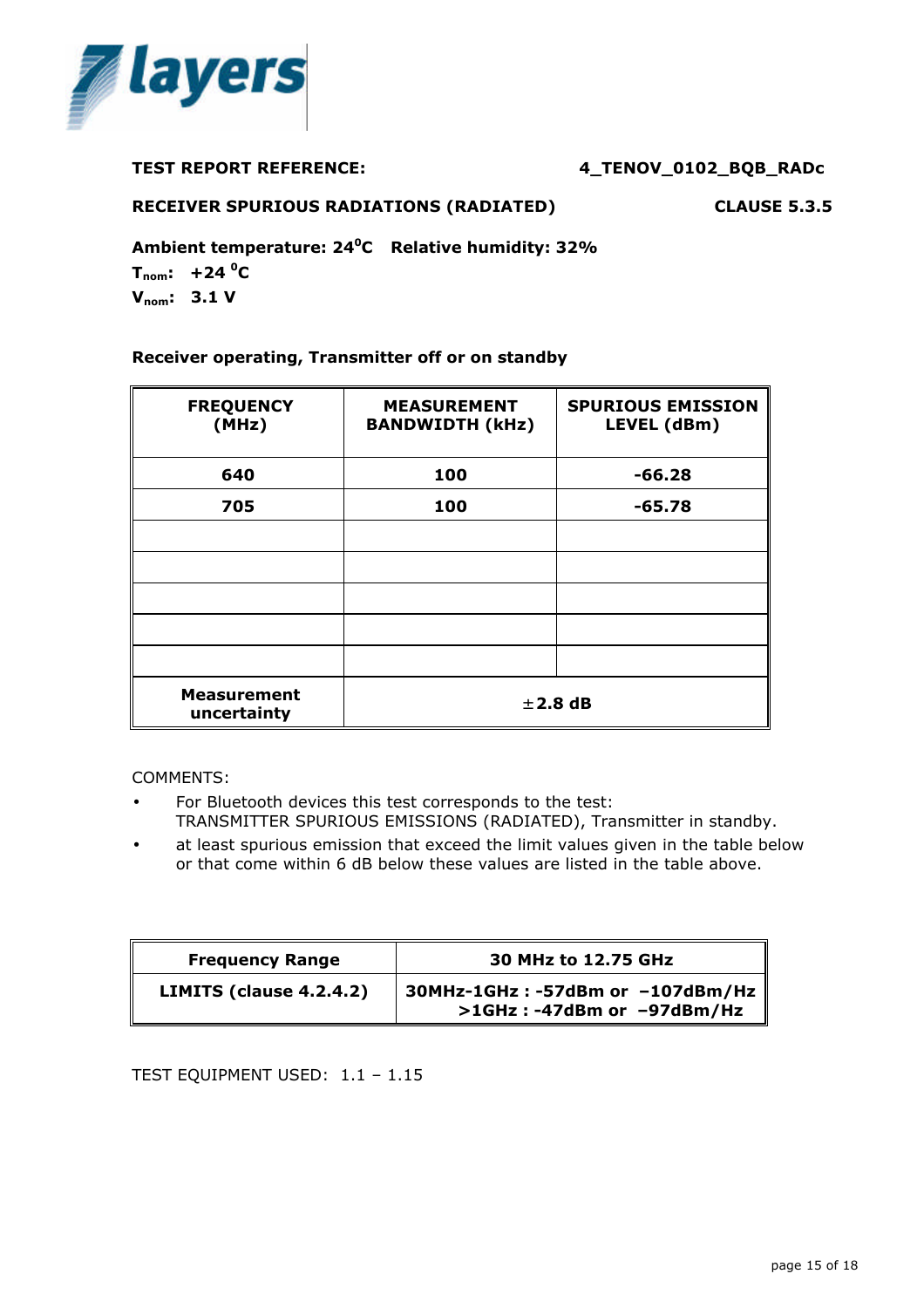

#### **TEST EQUIPMENT AND ANCILLARIES USED FOR TESTS**

**To facilitate inclusion on each page of the test equipment used for related tests, each item of test equipment and ancillaries such as cables are identified (numbered) by the Test Laboratory.**

| Ref.<br>No. | <b>Instrument/Ancillary</b>    | <b>Type</b>                 | <b>Manufacturer</b> | <b>Serial No.</b> |
|-------------|--------------------------------|-----------------------------|---------------------|-------------------|
| 1.1         | <b>EMI Analyzer</b>            | <b>ESI 26</b>               | Rohde &<br>Schwarz  | 830482/004        |
| 1.2         | Signal Generator               | <b>SMR 20</b>               | Rohde &<br>Schwarz  | 846934/008        |
| 1.3         | Antenna Mast 4m                | MA 240                      | HD GmbH             | 240/492           |
| 1.4         | Ultra Broadband Antenna        | <b>HL 562</b>               | Rohde &<br>Schwarz  | 830547/003        |
| 1.5         | Cable "ESI to Horn<br>Antenna" | <b>RTK 081</b>              | Rosenberger         | W18.04+3599/001   |
| 1.6         | Cable "ESI to EMI<br>Antenna"  | <b>RTK 081</b><br>+Aircell7 | Huber & Suhner      | W18.01+W38.0 1a   |
| 1.7         | High Pass Filter               | 5HC3500/12750<br>$-1.2-KK$  | Trilithic           | 200035008         |
| 1.8         | <b>Broadband Amplifier</b>     | JS4-00101800-<br>$35-5P$    | Miteg               | 896037            |
| 1.9         | Double-ridged horn             | <b>HF906</b>                | Rohde &<br>Schwarz  | 357357/001        |
| 1.10        | <b>Biconical dipole</b>        | <b>VUBA 9117</b>            | Schwarzbeck         | 9117108           |
| 1.11        | Double-ridged horn             | <b>HF906</b>                | Rohde &<br>Schwarz  | 357357/002        |
| 1.12        | Turntable                      | <b>DS 420S</b>              | HD GmbH             | 420/573/90        |
| 1.13        | Fully/Semi Anechoic<br>Chamber | 10,6x6,4x6                  | Frankonia           |                   |
| 1.14        | Loop Antenna                   | HFH2-Z2                     | Rohde &<br>Schwarz  | 829324/006        |
| 1.15        | <b>Frequency Normal</b>        | <b>MFS</b>                  | Efratom             | $\overline{2}$    |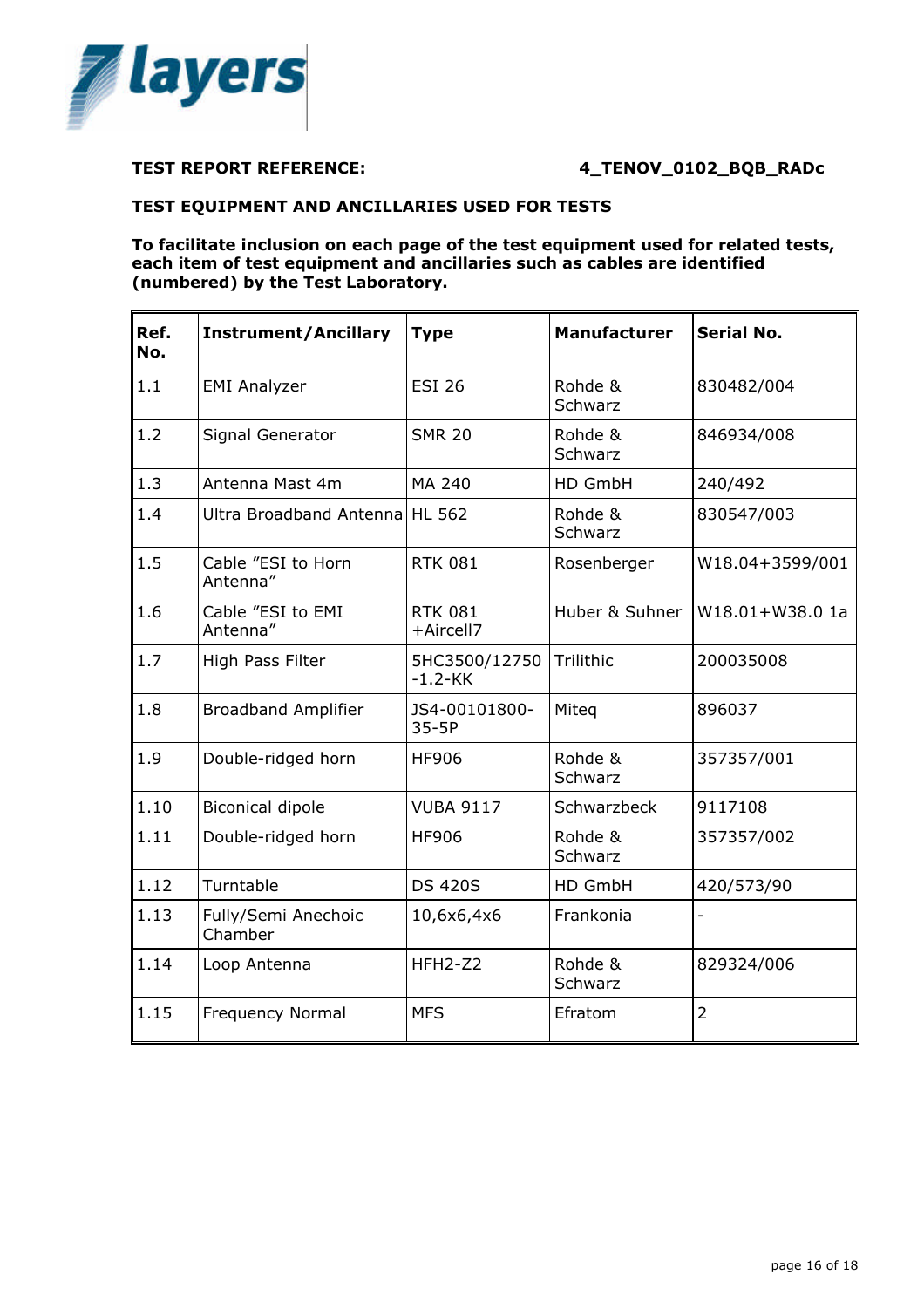

| Ref.<br>No. | <b>Instrument/Ancillary</b>               | <b>Type</b>   | <b>Manufacturer</b> | <b>Serial No.</b> |
|-------------|-------------------------------------------|---------------|---------------------|-------------------|
| 2.1         | <b>Frequency Normal</b>                   | <b>MFS</b>    | Efratom             | $\overline{2}$    |
| 2.2         | RF Step Attenuator                        | <b>RSP</b>    | Rohde &<br>Schwarz  | 833695/001        |
| 2.3         | Signal Switching and<br>Conditioning Unit | <b>SSCU</b>   | Rohde &<br>Schwarz  | 338826/005        |
| 2.4         | Signal Generator                          | <b>SMP 03</b> | Rohde &<br>Schwarz  | 833680/003        |
| 2.5         | <b>Power Meter</b>                        | <b>NRVD</b>   | Rohde &<br>Schwarz  | 832025/059        |
| 2.6         | Signal Generator                          | SMIQ03B       | Rohde &<br>Schwarz  | 832870/017        |
| 2.7         | Signal Analyser                           | FSIQ26        | Rohde &<br>Schwarz  | 832695/007        |
| 2.8         | Signal Generator                          | SMIQ03B       | Rohde &<br>Schwarz  | 834344/002        |
| 2.9         | System Controller                         | <b>PSM12</b>  | Rohde &<br>Schwarz  | 829323/008        |
| 2.10        | Power Sensor                              | NRV-Z1        | Rohde &<br>Schwarz  | 832279/015        |
| 2.11        | Power Sensor                              | NRV-Z1        | Rohde &<br>Schwarz  | 832279/013        |